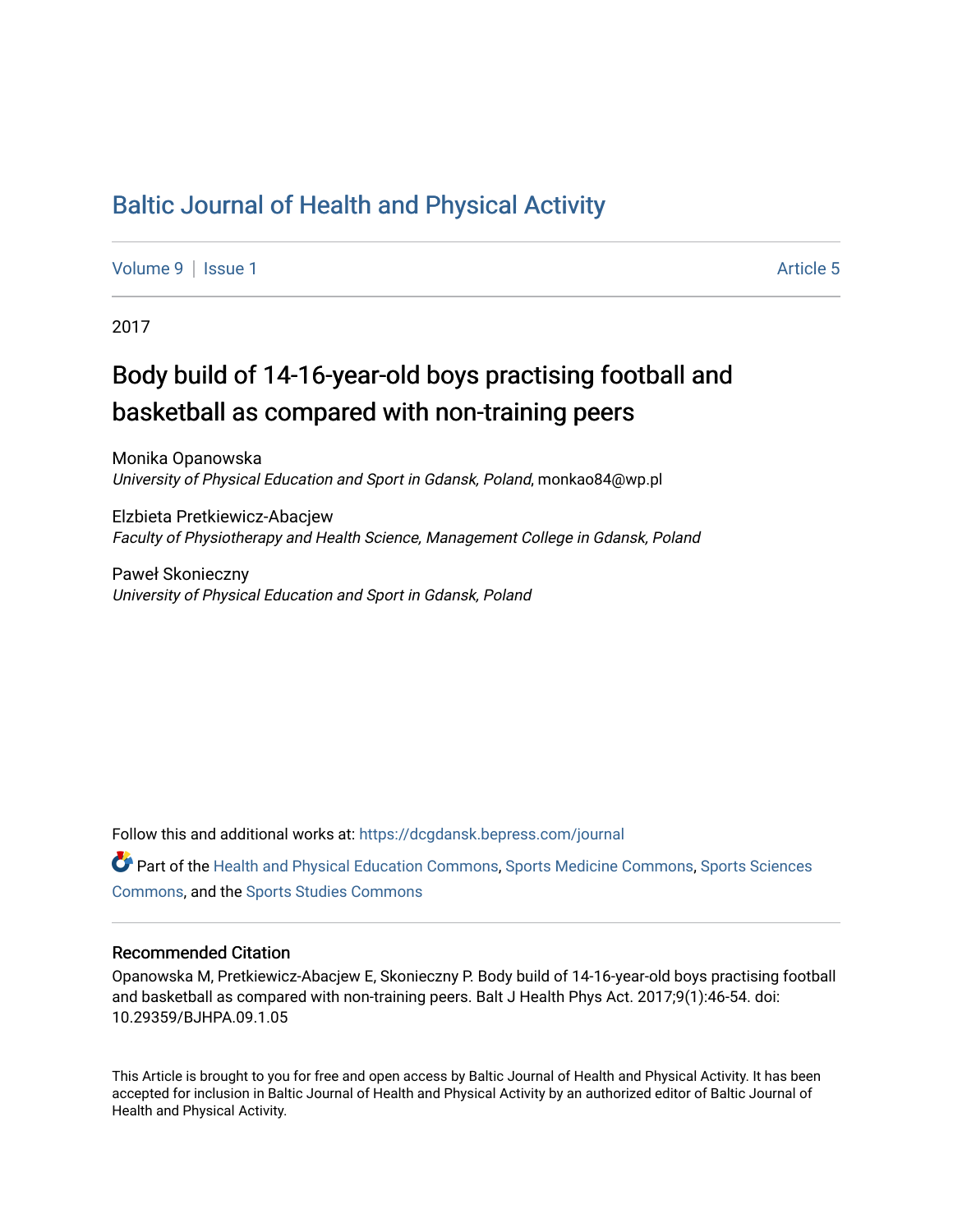#### **ORIGINAL**

**Authors' Contribution: A** Study Design

- **B** Data Collection
- **C** Statistical Analysis
- **D** Data Interpretation
- **E** Manuscript Preparation
- **F** Literature Search **G** Funds Collection

# **Body build of 14-16-year-old boys practising football and basketball as compared with non-training peers**

**Monika Opanowska1 ABCDEF, Elżbieta Prętkiewicz-Abacjew2 ADEF, Paweł Skonieczny1 CD**

- <sup>1</sup> Gdansk University of Physical Education and Sport in Gdansk, Poland
- 2 Faculty of Physiotherapy and Health Science, Management College in Gdansk, Poland

| abstract                     |                                                                                                                                                                                                                                                                                                                                                                                                                                                                                                                                                                                                                                                                                                                                                                                                      |
|------------------------------|------------------------------------------------------------------------------------------------------------------------------------------------------------------------------------------------------------------------------------------------------------------------------------------------------------------------------------------------------------------------------------------------------------------------------------------------------------------------------------------------------------------------------------------------------------------------------------------------------------------------------------------------------------------------------------------------------------------------------------------------------------------------------------------------------|
| <b>Background</b>            | The purpose of the study was to compare the somatic build of football and basketball<br>players aged 14, 15 and 16 years with non-training boys of the same age.                                                                                                                                                                                                                                                                                                                                                                                                                                                                                                                                                                                                                                     |
| <b>Material/Methods</b>      | The study involved 301 boys, who were divided into three study groups: football players,<br>basketball players and non-training boys. The level of the boys' somatic development was<br>established on the basis of body weight and height measurements, which were the basis for<br>determining the BMI and Rohrer's index. In addition, the functional lengths of the right and<br>the left lower extremity were studied.                                                                                                                                                                                                                                                                                                                                                                          |
| <b>Results</b>               | The majority of training and non-training boys were characterised by the leptosomatic<br>body type. Basketball players across study groups were statistically significantly taller and<br>heavier in comparison to non-training boys. Only the body weight between16-year-old<br>basketball players and non-training boys was statistically insignificantly different. Only<br>14-year-old footballers were statistically significantly taller and had longer lower limbs as<br>compared with their non-training peers.                                                                                                                                                                                                                                                                              |
| <b>Conclusions</b>           | In view of the sporadic lack of differences between football players and non-training boys,<br>the analysed biometric features of the body build, i.e. body weight and height, should not<br>be treated as the only criterion for selection to play football, while in the case of basketball<br>players a possibility of using these data should be taken into consideration, with additional<br>focus on the length of lower limbs.                                                                                                                                                                                                                                                                                                                                                                |
| Key words                    | body build, football players, basketball players, sports training                                                                                                                                                                                                                                                                                                                                                                                                                                                                                                                                                                                                                                                                                                                                    |
| article details              |                                                                                                                                                                                                                                                                                                                                                                                                                                                                                                                                                                                                                                                                                                                                                                                                      |
| <b>Article statistics</b>    | Word count: 2,894; Tables: 4; Figures: 0; References: 36                                                                                                                                                                                                                                                                                                                                                                                                                                                                                                                                                                                                                                                                                                                                             |
|                              | Received: January 2016; Accepted: December 2016; Published: March 2017                                                                                                                                                                                                                                                                                                                                                                                                                                                                                                                                                                                                                                                                                                                               |
| <b>Full-text PDF:</b>        | http://www.balticsportscience.com                                                                                                                                                                                                                                                                                                                                                                                                                                                                                                                                                                                                                                                                                                                                                                    |
| Copyright                    | © Gdansk University of Physical Education and Sport, Poland                                                                                                                                                                                                                                                                                                                                                                                                                                                                                                                                                                                                                                                                                                                                          |
| Indexation:                  | AGRO, Celdes, CNKI Scholar (China National Knowledge Infrastructure), CNPIEC, De Gruyter - IBR (International<br>Bibliography of Reviews of Scholarly Literature in the Humanities and Social Sciences), De Gruyter - IBZ<br>(International Bibliography of Periodical Literature in the Humanities and Social Sciences), DOAJ, EBSCO - Central<br>& Eastern European Academic Source, EBSCO - SPORTDiscus, EBSCO Discovery Service, Google Scholar, Index<br>Copernicus, J-Gate, Naviga (Softweco, Primo Central (ExLibris), ProQuest - Family Health, ProQuest - Health &<br>Medical Complete, ProQuest - Illustrata: Health Sciences, ProQuest - Nursing & Allied Health Source, Summon<br>(Serials Solutions/ProQuest, TDOne (TDNet), Ulrich's Periodicals Directory/ulrichsweb, WorldCat (OCLC) |
| <b>Funding:</b>              | This research received no specific grant from any funding agency in the public, commercial, or not-for-profit<br>sectors.                                                                                                                                                                                                                                                                                                                                                                                                                                                                                                                                                                                                                                                                            |
| <b>Conflict of interest:</b> | Authors have declared that no competing interest exists.                                                                                                                                                                                                                                                                                                                                                                                                                                                                                                                                                                                                                                                                                                                                             |
| <b>Corresponding author:</b> | Dr. Monika Opanowska, Gdansk University of Physical Education and Sport, ul. Kazimierza Gorskiego 1, 80-336<br>Gdansk, Poland Phone number: 585547266, e-mail: monkao84@wp.pl                                                                                                                                                                                                                                                                                                                                                                                                                                                                                                                                                                                                                        |
| <b>Open Access License:</b>  | This is an open access article distributed under the terms of the Creative Commons Attribution-Non-commercial<br>4.0 International (http://creativecommons.org/licenses/by-nc/4.0/), which permits use, distribution, and<br>reproduction in any medium, provided the original work is properly cited, the use is non-commercial and is<br>otherwise in compliance with the license.                                                                                                                                                                                                                                                                                                                                                                                                                 |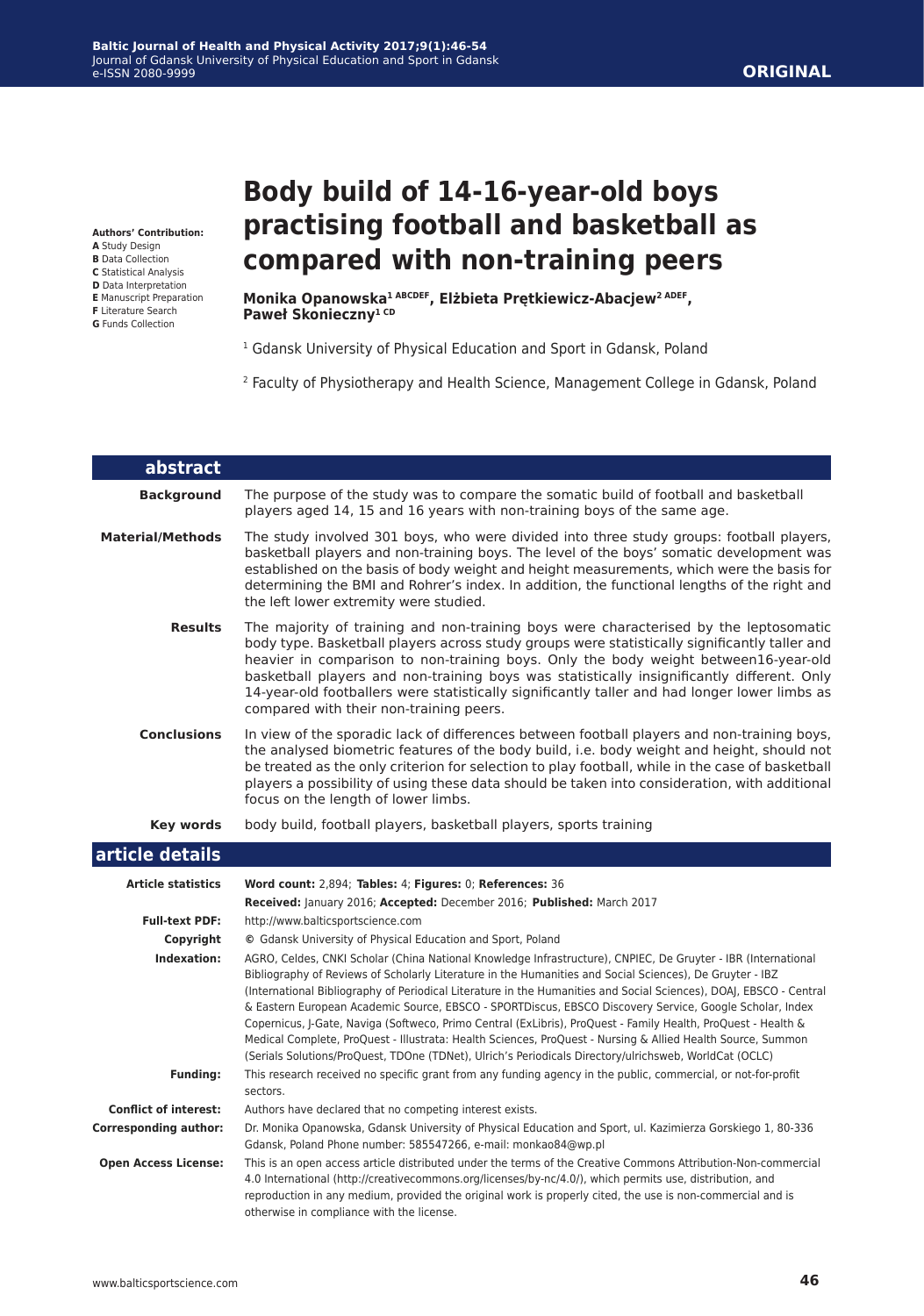### **introduction**

Physical activity is one of the exogenous factors which have a positive influence on the biological development of children and youth [1, 2]. Focused, organized and rationally applied movement is beneficial to the body and boosts the growth of the musculoskeletal system; on the other hand, too-early initiated sports training, too heavy physical burden and monotypic movement and strain may negatively affect a developing body [3]. One of the negative results may be growth obstruction and an asymmetry in body proportions. The direction and development speed of physical fitness as well as specific morphofunctional characteristics, including body build, will depend on the type of sport practised [2, 3].

The aim of the research was to compare the somatic build of football players and basketball players vs. a group of non-training boys at or around puberty age, i.e. 14-, 15- and 16-year-olds.

#### **materials and method**

The research was carried out at the Laboratory of Posturology and Corrective Exercises Methodology at the University of Physical Education and Sport in Gdansk in the school year 2009/2010 and 2010/2011 in a population of 301 boys, students of junior secondary schools in Tri-City (Gdansk-Gdynia-Sopot, Poland).

The study involved boys practising sport and non-practising boys aged 14–16 years. The subjects' calendar age was established using the method described by Wolanski [4]; as a result, age units were identified, i.e. 14-year-olds, 15-yearolds, and 16-year-olds. Within each unit boys were divided into 3 study groups. The main inclusion criterion for a group was the type of team sport practised: the 1st study group – football players (108 subjects), the 2nd study group – basketball players (92 subjects), and the 3rd study group (control group) – nontraining boys (101 subjects). The athlete groups were made up of boys belonging to sports clubs situated in the Tri-City agglomeration. The non-training group consisted of pupils who until the time of the study had not taken part in sports training but took part in Physical Education lessons at school to the extent specified in the curriculum. The inclusion criterion for the footballers' or the basketball players' group was having trained their team sport for over 4 years and not having practised any other sport until the time of and during the study. Training boys were sampled using the purposive quota sampling method, whereas non-training ones were sampled using random group sampling [5]. The characteristics of each of the study groups are shown in Tables 1-2.

|                           | Age (years) |      |    |      |    |      | Total |       |
|---------------------------|-------------|------|----|------|----|------|-------|-------|
| Study group               | 14          |      | 15 |      | 16 |      |       |       |
|                           | n           | %    | n  | %    | n  | $\%$ | N     | %     |
| Football players          | 28          | 25.9 | 43 | 39.9 | 37 | 34.2 | 108   | 100.0 |
| <b>Basketball players</b> | 21          | 22.8 | 48 | 52.2 | 23 | 25.0 | 92    | 100.0 |
| Non-training              | 36          | 35.6 | 29 | 28.7 | 36 | 35.7 | 101   | 100.0 |

Table 1. Numerical characteristics of the study groups including calendar age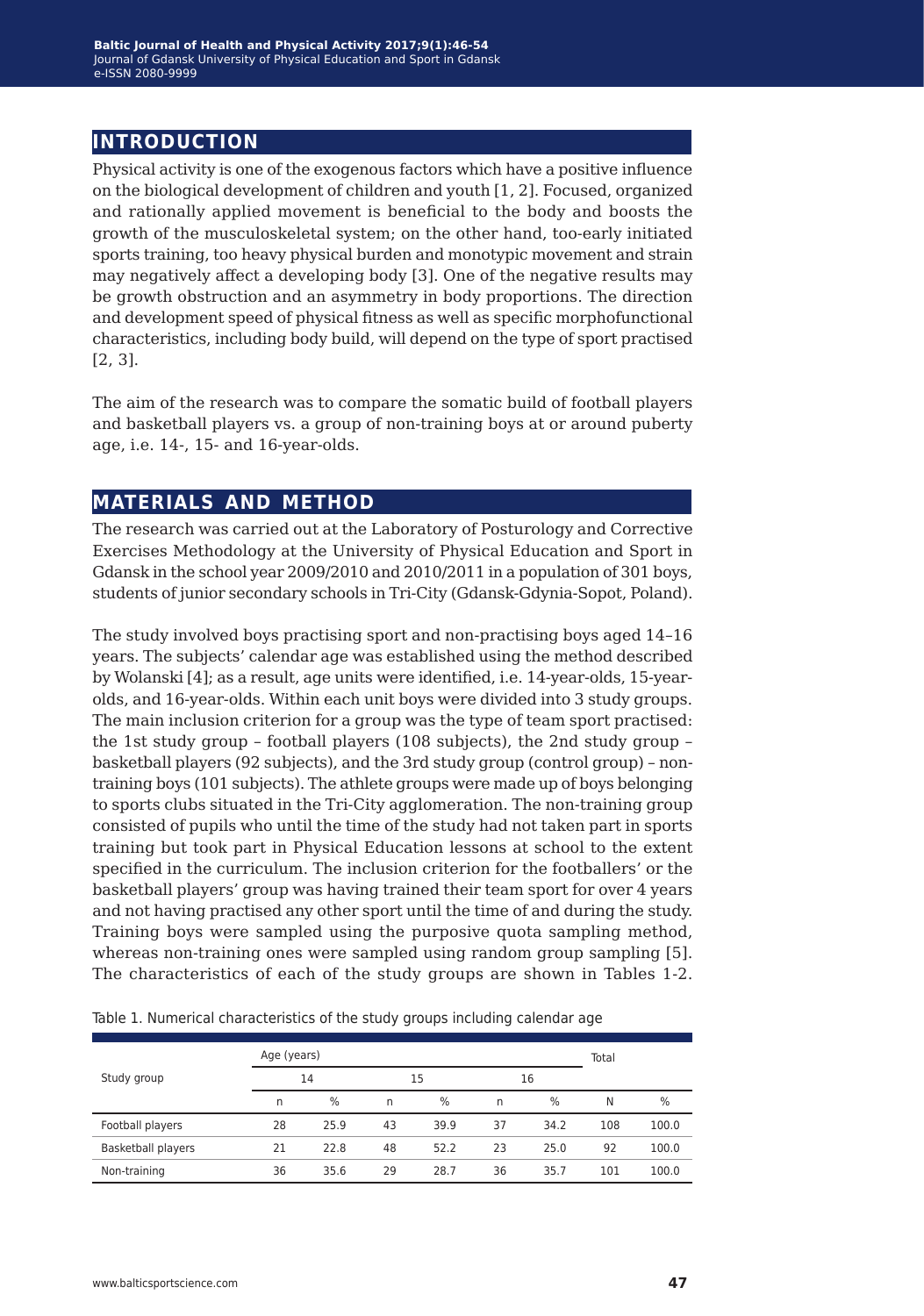| Training characteristics                                                                                      |                | Football players (age in years) |                  |                  | Basketball players (age in years) |                   |                   | Non-training (age in years) |                  |                  |
|---------------------------------------------------------------------------------------------------------------|----------------|---------------------------------|------------------|------------------|-----------------------------------|-------------------|-------------------|-----------------------------|------------------|------------------|
|                                                                                                               |                | 14                              | 15               | 16               | 14                                | 15                | 16                | 14                          | 15               | 16               |
| Training<br>experience<br>(years)                                                                             | $x \pm S$      | $5.34 \pm 1.1$                  | $6.64 \pm 1.5$   | $7.40 \pm 1.7$   | $4.71 \pm 0.8$                    | $4.82 \pm 0.7$    | $5.17 \pm 1.4$    | -----                       |                  |                  |
|                                                                                                               | $Min \div Max$ | $4.0 \div 8.0$                  | $4.0 \div 11.0$  | $4.0 \div 11.5$  | $4.0 \div 7.0$                    | $4.0 \div 7.0$    | $4.0 \div 9.0$    | -----                       | $- - - -$        | -----            |
| Number of<br>trainings<br>weekly (n)                                                                          | $x \pm S$      | $4.00 \pm 0.0$                  | $4.42 \pm 0.6$   | $5.24 \pm 0.8$   | $5.47 \pm 1.5$                    | $3.85 \pm 1.2$    | $6.13 \pm 2.7$    | -----                       | -----            | -----            |
|                                                                                                               | $Min \div Max$ | $4.0 \div 4.0$                  | $4.0 \div 6.0$   | $4.0 \div 6.0$   | $4.0 \div 7.0$                    | $4.0 \div 7.0$    | $2.0 \div 10.0$   | -----                       | -----            | -----            |
| Duration of<br>one practice<br>(mins)                                                                         | $x \pm S$      | $90.00 \pm 0.0$                 | $90.00 \pm 0.0$  | $90.00 \pm 0.0$  | $90.00 \pm 0.0$                   | $94.20 \pm 30.0$  | $153.60 + 96.0$   | -----                       |                  | -----            |
|                                                                                                               | $Min \div Max$ | $90.0 \div 90.0$                | $90.0 \div 90.0$ | $90.0 \div 90.0$ | $90.0 \div 90.0$                  | $90.0 \div 300.0$ | $90.0 \div 300.0$ | -----                       | -----            | -----            |
| No. of PE<br>lessons at<br>school<br>weekly (n)<br>Duration of<br>PE lessons<br>at school<br>weekly<br>(mins) | $x \pm S$      | $0.79 \pm 0.4$                  | $0.40 \pm 0.5$   | $0.67 \pm 0.4$   | $0.66 \pm 0.9$                    | $1.60 \pm 1.2$    | $0.43 \pm 1.0$    | $3.58 \pm 0.5$              | $3.17 \pm 0.3$   | $3.02 \pm 0.1$   |
|                                                                                                               | $Min \div Max$ | $0.0 \div 1.0$                  | $0.0 \div 1.0$   | $0.0 \div 1.0$   | $0.0 \div 4.0$                    | $0.0 \div 4.0$    | $0.0 + 4.0$       | $3.0 \div 4.0$              | $3.0 \div 4.0$   | $3.0 \div 4.0$   |
|                                                                                                               | $x \pm S$      | $71.37 + 37.1$                  | $32.14 \pm 41.3$ | $40.13 \pm 33.1$ | $38.57 + 43.3$                    | $61.87 \pm 31.6$  | $15.65 \pm 32.1$  | $45.00 \pm 0.00$            | $45.00 \pm 0.00$ | $45.00 \pm 0.00$ |
|                                                                                                               | $Min \div Max$ | $0.0 \div 90.0$                 | $0.0 \div 90.0$  | $0.0 \div 90.0$  | $0.00 \div 45.0$                  | $0.0 \div 90.0$   | $0.0 \div 90.0$   | $45.0 \div 45.0$            | $45.0 \div 45.0$ | $45.0 \div 45.0$ |

Table 2. Study groups characteristics by training experience, number of practice sessions/ PE lessons at school and the duration of one practice unit/PE lesson

The boys' somatic development was established on the basis of body weight and height measurements according to anthropometric rules [6]. The body height was measured standing, using the height measuring tool – PORTSTAND 210 Stadiometer with 1 mm accuracy, while the body mass was measured using medical electronic scales with 100 g accuracy. Based on the results of height and weight measurements, the subjects' body mass index (BMI) and Rohrer's index were calculated.

On the basis of Rohrer's index, using the formula given by Curtius [7] and Kretschmer's typology, three constitutional body build types were established:

 $\leq$  1.27 - the leptosomatic type 1.27–1.49 – the athletic type  $\geq 1.50$  – the pyknic type

In addition, the relative (functional) lengths of the right and the left lower limbs were examined. The relative length of the lower limbs involved measurement from the anterior-superior iliac spine to the medial malleolus of the shin, which was taken in the supine lying position with straightened lower limbs [8]. The length was measured with a measuring tape, with 1 mm accuracy.

The obtained data were then processed in statistical analysis based on STATISTICA 10 statistics software and a Microsoft Excel spreadsheet [9]. The key numeric characteristics were calculated: the mean value and the standard deviation as well as the minimum and maximum values and the coefficient of variation. In order to determine the significance of differences between groups, a variance analysis tool was used – comparisons planned with the contrast approach. The assumed statistical significance alpha  $= 0.05$ .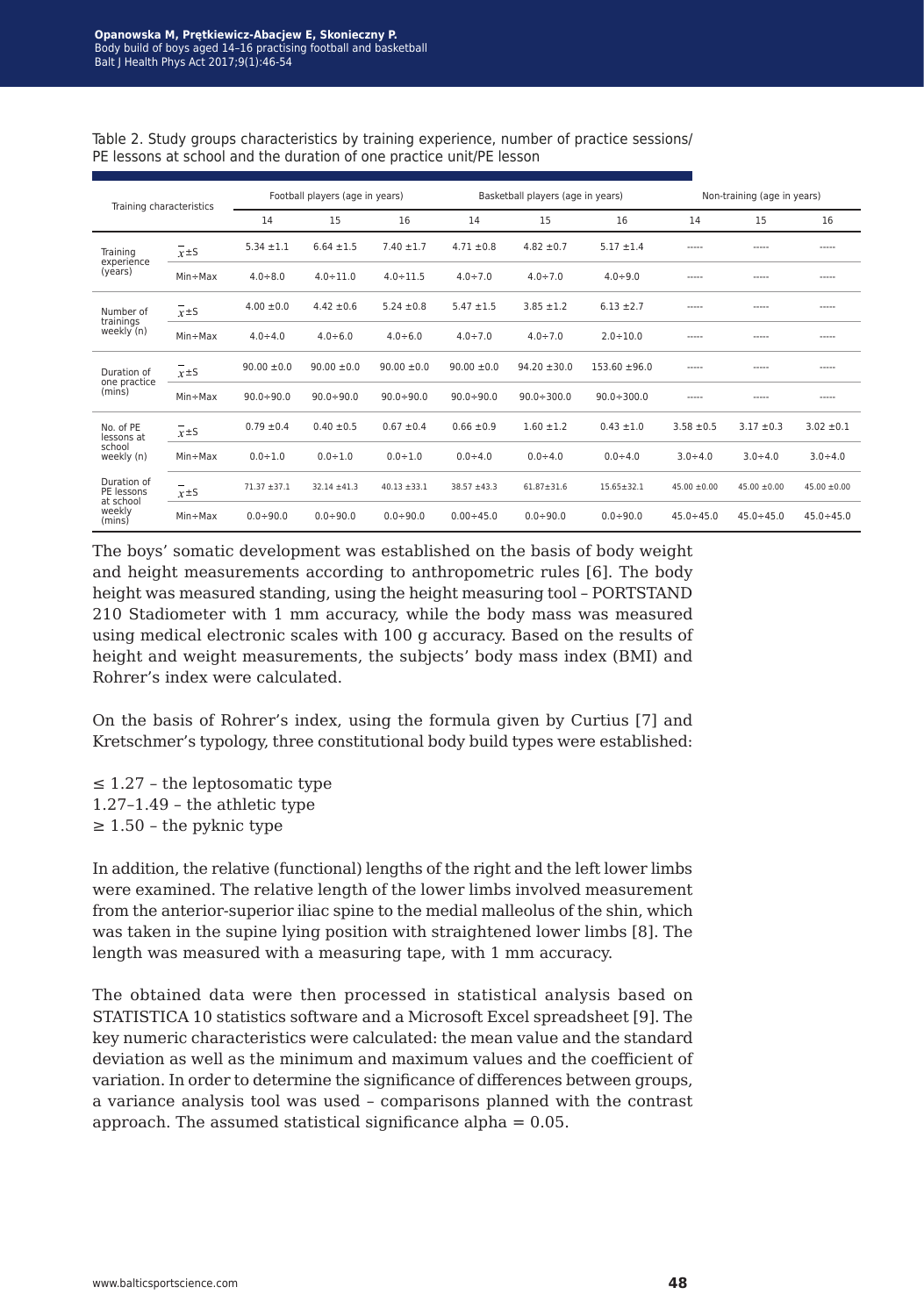### **results**

Numeric data of the analysed somatic development characteristics of football players, basketball players and non-training boys are shown in Table 3.

Table 3. Numeric characteristics of variables: body weight, body height, BMI, Rohrer's index, and relative lower limb length in the study groups

| Somatic                                   | Age     | Football players (F) |               | Basketball players (B) |      | Non-training (NT)           |      |                          |  |
|-------------------------------------------|---------|----------------------|---------------|------------------------|------|-----------------------------|------|--------------------------|--|
| characteristic                            | [years] | $x \pm SD$           | $\vee$<br>[%] | $x \pm SD$             |      | $\vee$<br>[%]<br>$x \pm SD$ |      | P                        |  |
|                                           | 14      | $58.56 \pm 10.37$    | 17.7          | $63.35 + 14.17$        | 22.4 | $55.46 \pm 12.94$           | 23.3 | $NT vs. B*$              |  |
| Body weight (kg)                          | 15      | $62.86 \pm 8.31$     | 13.2          | 69.32 ±11.50           | 16.6 | $62.00 \pm 11.63$           | 18.8 | NT vs. B**               |  |
|                                           | 16      | $66.25 \pm 8.64$     | 13.0          | $72.47 \pm 9.52$       | 13.1 | $69.48 \pm 14.31$           | 20.6 |                          |  |
|                                           | 14      | $170.48 \pm 8.28$    | 4.9           | $174.88 \pm 9.17$      | 5.2  | $164.7 + 9.28$              | 5.6  | NT vs. F** and<br>$B***$ |  |
| Body height (cm)                          | 15      | $174.36 \pm 5.66$    | 3.2           | $180.18 \pm 7.28$      | 4.0  | $171.12 \pm 7.62$           | 4.5  | NT vs. B***              |  |
|                                           | 16      | $175.32 \pm 6.54$    | 3.7           | $184.09 \pm 7.57$      | 4.1  | $176.53 \pm 6.87$           | 3.9  | NT vs. B***              |  |
| BMI ( $kg/m2$ )                           | 14      | $20.02 \pm 2.60$     | 13.0          | $20.53 \pm 3.07$       | 14.9 | $20.24 \pm 3.28$            | 16.2 |                          |  |
|                                           | 15      | $20.62 \pm 2.04$     | 9.9           | $21.27 + 2.67$         | 12.6 | $21.11 \pm 3.49$            | 16.5 |                          |  |
|                                           | 16      | $21.49 \pm 2.03$     | 9.5           | $21.35 \pm 2.23$       | 10.4 | $22.22 \pm 4.02$            | 18.1 |                          |  |
| Rohrer's index<br>(g/cm <sup>3</sup> )    | 14      | $1.17 \pm 0.14$      | 12.2          | $1.17 \pm 0.16$        | 13.4 | $1.23 \pm 0.18$             | 15.0 |                          |  |
|                                           | 15      | $1.18 \pm 0.11$      | 9.7           | $1.18 \pm 0.15$        | 12.3 | $1.24 \pm 0.21$             | 17.0 |                          |  |
|                                           | 16      | $1.23 \pm 0.12$      | 9.4           | $1.16 \pm 0.13$        | 11.2 | $1.26 \pm 0.23$             | 17.9 | NT vs. B*                |  |
| Length of the left<br>lower limb (cm)     | 14      | $91.05 \pm 5.23$     | 5.7           | $93.14 \pm 6.03$       | 6.5  | 88.04 ±5.28                 | 6.0  | NT vs. F** and B**       |  |
|                                           | 15      | $92.97 \pm 3.65$     | 3.9           | $96.51 \pm 5.62$       | 5.8  | $92.19 \pm 4.92$            | 5.3  | NT vs. B***              |  |
|                                           | 16      | $93.37 + 4.58$       | 4.9           | $99.07 + 5.61$         | 5.7  | $94.08 + 5.99$              | 6.4  | NT vs. B***              |  |
| Length of the<br>right lower limb<br>(cm) | 14      | $91.05 \pm 5.23$     | 5.7           | $93.14 \pm 6.12$       | 6.6  | $88.05 \pm 5.26$            | 6.0  | NT vs. F* and B***       |  |
|                                           | 15      | $92.94 \pm 3.67$     | 4.0           | $96.52 \pm 5.62$       | 5.8  | $92.17 \pm 4.91$            | 5.3  | NT vs. B***              |  |
|                                           | 16      | $93.35 + 4.66$       | 5.0           | $99.07 + 5.61$         | 5.7  | $94.07 \pm 6.03$            | 6.4  | NT vs. B***              |  |

\*) *p* < 0.05, \*\*) *p* < 0.01, \*\*\*) *p* < 0.001

F – football players, B – basketball players, NT – non-training

Football players aged 14 and 15 years were taller and heavier that their nontraining peers, whereas football players aged 16 years showed lower mean values of the body weight and height as compared to non-training boys. A statistically significant difference  $(p < 0.01)$  was only found in the body height between 14-year-old football players and their non-training peers.

Basketball players across study groups were statistically significantly taller  $(p < 0.001)$  and heavier  $(p < 0.05$  and  $p < 0.01)$  in comparison to their nontraining peers. Only the 16-year-old group did not differ in a statistically significant way with respect to their body weight.

The mean body mass index (BMI) values in particular age groups were not statistically significantly different. Both in the training and non-training boys, the body mass index increased with age.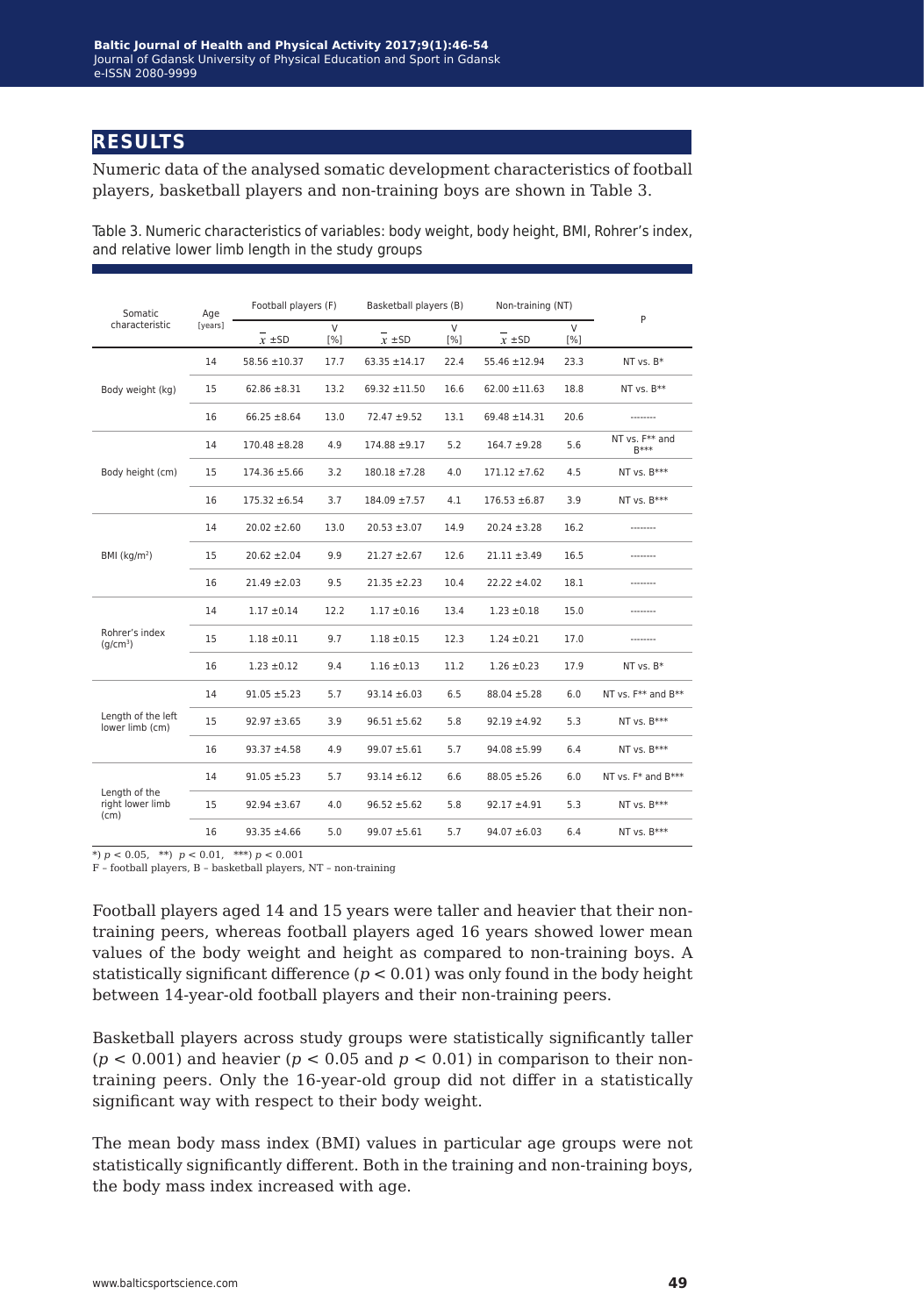The mean value of Rohrer's index in the discussed study groups was characteristic of the leptosomatic body build and did not show statistically significant differences between the study groups except the lower and statistically significant (*p* < 0.05) mean value in 16-year-old basketball players as compared to their non-training peers. Across all age groups of both the training and non-training boys, the leptosomatic body type dominated; the athletic type was less frequent and the pyknic type, mostly found in the nontraining group, was in the minority (Tab. 4). Due to a modest number of the somatic types in some age (fewer than 5 boys), an analysis of their occurrence was abandoned since formulating conclusions in such cases is unjustified.

| Age     | Body build type |             | Football players |              | Basketball players | Non-training   |       |  |
|---------|-----------------|-------------|------------------|--------------|--------------------|----------------|-------|--|
| [years] |                 | n           | %                | n            | %                  | n              | %     |  |
| 14      | leptosomatic    | 22          | 20.40            | 17           | 18.48              | 24             | 23.52 |  |
|         | athletic        | 5           | 4.62             | 3            | 3.26               | 10             | 9.80  |  |
|         | pyknic          | 1           | 0.92             | 1            | 1.09               | $\overline{2}$ | 1.96  |  |
| 15      | leptosomatic    | 37          | 34.25            | 37           | 40.21              | 22             | 21.56 |  |
|         | athletic        | 6           | 5.55             | 10           | 10.87              | $\overline{2}$ | 1.96  |  |
|         | pyknic          | $\mathbf 0$ | 0.00             | 1            | 1.09               | 5              | 4.90  |  |
| 16      | leptosomatic    | 25          | 23.14            | 19           | 20.65              | 22             | 21.56 |  |
|         | athletic        | 11          | 10.20            | 4            | 4.35               | 8              | 7.84  |  |
|         | pyknic          | 1           | 0.92             | $\mathbf{0}$ | 0.00               | 6              | 5.90  |  |

Table 4. Occurrence of body types in football players, basketball players and non-training boys

The highest mean vales of the functional lengths of the right and the left lower limbs were found in basketball players, and the lowest ones in nontraining boys. The differences in the right and the left lower limb lengths within groups were statistically insignificant. The study, on the other hand, showed statistically significant differences ( $p < 0.01$  and  $p < 0.001$ ) between basketball players and non-training boys with respect to the relative length of the lower limbs (left and right), and between 14-year-old football players and their non-training peers ( $p < 0.05$ ) also with respect to the functional lengths of the lower limbs (left and right).

#### **discussion**

Research whose results are presented in this paper confirms the problem discussed in literature, concerning the somatic build of training and nontraining persons [e.g. 10, 11, 12].

In own research, football players and basketball players aged 14–16 years were examined, and the obtained data were then compared with those of their nontraining peers. The study subjects were boys at or around puberty age, which is considered to be one of the most tumultuous stages in a young person's life, due to changes related to sexual maturation that the body undergoes. This period may lead to numerous disadvantageous changes in the movement, physical, psychological and intellectual spheres; therefore, young people should be given special care and supervision at that age. On the other hand, at puberty age in many sports, focused sports practice characterized by increased training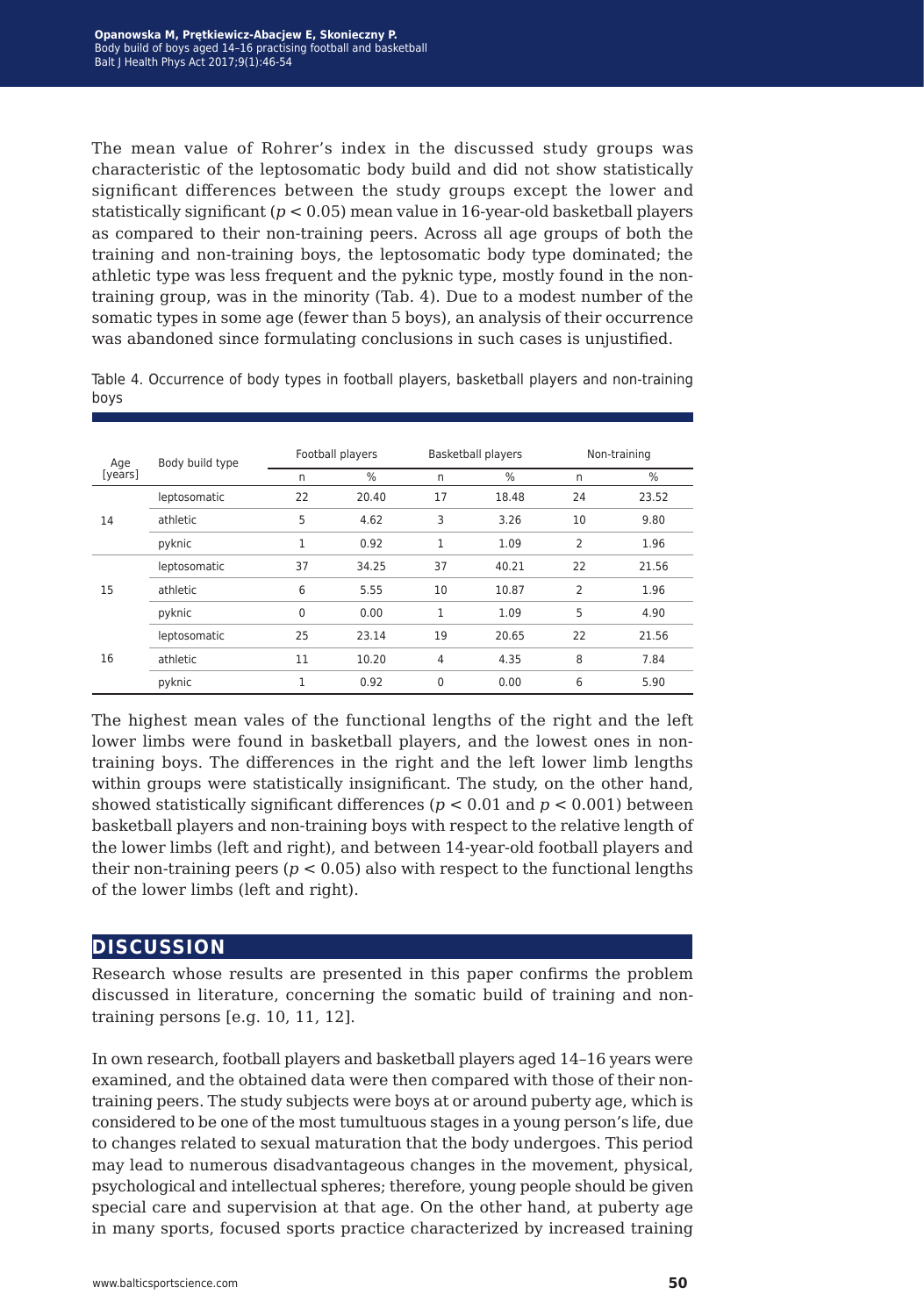load is carried out, which may affect the body build and posture, and through this, the level of physical fitness of a young person.

Results of own research and that by other authors found in available literature on the body build of football players and non-training boys at or around puberty, concerning the differentiation in body weight and height, are not fully consistent [e.g. 13, 14, 15, 16, 17]. It may be assumed that boys' body weight and height should not be the only choice criterion for football, and selection to take a particular position on the pitch in the preliminary and focused phase of a football player's training should rely on the assessment of the player's general fitness and his comprehensive technical and tactical skills.

Authors researching the above topic [e.g. 13, 14, 15, 16, 17] proved that football players' body weight and height were lower than in their non-training peers, similar to this research, and the differences were not statistically significant. Also, in Cieszczyk and Stepinski's research [18], conducted among 10-yearold boys who trained selected team sports, football players were shorter than basketball players, but when compared to volleyball players, handball players or non-training individuals, there was no statistically significant difference. Only 11-year-old football players achieved definitely lower body weight, statistically significantly different when compared with non-training peers [15].

The high average value of body weight in the case of basketball players was a natural consequence of their height, which was reflected in their BMI. It is worthwhile to stress here that, according to anthropologists' opinion [3, 12], high body weight in basketball players is by no means evidence of fat content in their bodies. Body weight assessed in this research was a general value and should be seen more with respect to the active mass (FFM) and passive or fat mass (FM); however, detailed assessment of body composition was not the purpose of this paper.

Similar research results with regard to body weight and height in 14–16-yearold Portuguese basketball players were obtained by Carvalho et al. [11, 19]. Research carried out by Litkowycz et al. [20] among basketball players and non-training boys in the following age groups: 13–15, 15–17, 17–18 years old, confirmed the results of this research that young people who train basketball are taller and heavier than non-training ones. Also, similar results were obtained by Hadzic et al. [21], Koley and Singh [22] and Popovic et al. [23] in studies of adult basketball players vs. physically non-active men. Litkowycz et al. [20] also proved that basketball players aged 13.5 years match non-training boys aged 17.5 years in body height. Czarny et al. [24] showed different results, proving that body weight and height of 10–19-yearold basketball players does not differ from nationwide Polish norms specified by the Institute of Mother and Child. Furthermore, Vamvakoudis et al. [25] showed in a long-term study (every 6 months from the age of 11.5 to 13.0) that boys' body weight was slightly greater than that of basketball players but did not differ in statistically significant way. Young basketball players in their research were, on the other hand, taller than non-training peers while a statistically significant difference only involved 12.5-year-old boys. It can be assumed, in accordance with Konieczna's [16] opinion, that training burden which basketball players were exposed to could be the factor leading to accelerated – versus non-training people – increase in their height.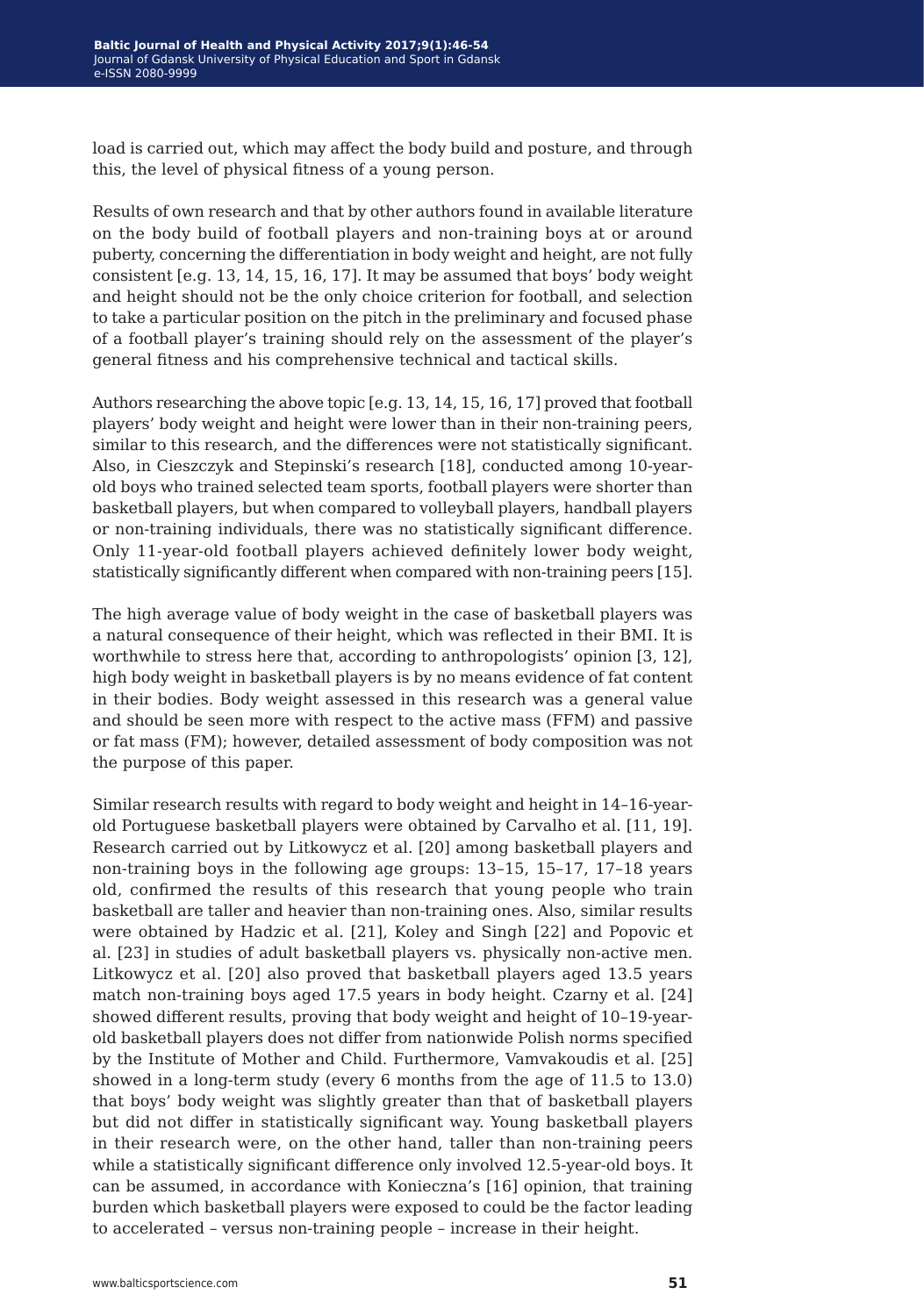Body height is important in basketball and often determines the ability to win, since a tall player has an advantage while fighting for ball possession, reaches the basket hoop more easily and collects the ball from the backboard [23, 26]. Differences in basketball players' body height may be observed depending on a player's position on the court. Centre players, who are mostly responsible for scoring from short shots and collecting the ball from the backboard, are taller than forwards and guards [27, 28, 29].

The length of lower limbs is a component of body height. In own research, a statistically significant difference in the functional lengths of the left and the right lower limbs was observed only between basketball players and nontraining boys across all the age groups in favour of basketball players, and between 14-year-old football players and non-training peers in favour of the footballers. Higher values of the relative lengths of lower limbs in basketball players were components of their overall body height. Litkowycz et al. [20] state that basketball players have longer lower limbs and torso because their body length is the key factor in technical actions during a game and is advantageous to success. The taller a player, or the longer a player's lower limbs, the higher the jumps which occur very frequently in a basketball game. As opposed to a basketball player, a model football player is characterized by short lower limbs and a short torso, which is related to a lower centre of gravity of his body [16]. This may be favourable to more dynamic moves, faster movement of the whole body and more accurate completion of technical actions.

Results related to the body mass index in boys in each particular group in this research are further confirmed in studies by other authors who focus on the somatic development of football players [30, 31], basketball players [32, 33, 34] as well as non-training boys [35, 36] at or around puberty.

The body build type of the boys in the three study groups as estimated from the viewpoint of slenderness-corpulence using Rohrer's index was in the lowest category of the index, which is characteristic of the leptosomatic type. The boys in the study were characterized by slender or frail body build with the length measurements exceeding the width measurements and with a flat chest [7]. It may be assumed that the boys' slender body build was a result of their young age and the sexual maturation they were undergoing, a time when, as stated by Januszewski and Mleczko [36], a decrease in Rohrer's index is normal. Furthermore, it can be noted that among non-training boys, the pyknic body type was found more frequently than among those who practised sport, possibly related to their high body weight.

#### **conclusions**

1. The body build type of football players and basketball players was not different from that of non-training boys. Both athletes and non-training boys had slim figures, characteristic of the leptosomatic body build type.

2. In view of the sporadic lack of differences between football players and non-training boys, the analysed biometric features of the body build, i.e. body weight and height, should not be the only criterion for selection to play football, while in the case of basketball players a possibility of their use should be taken into consideration, with additional regard to the length of lower limbs.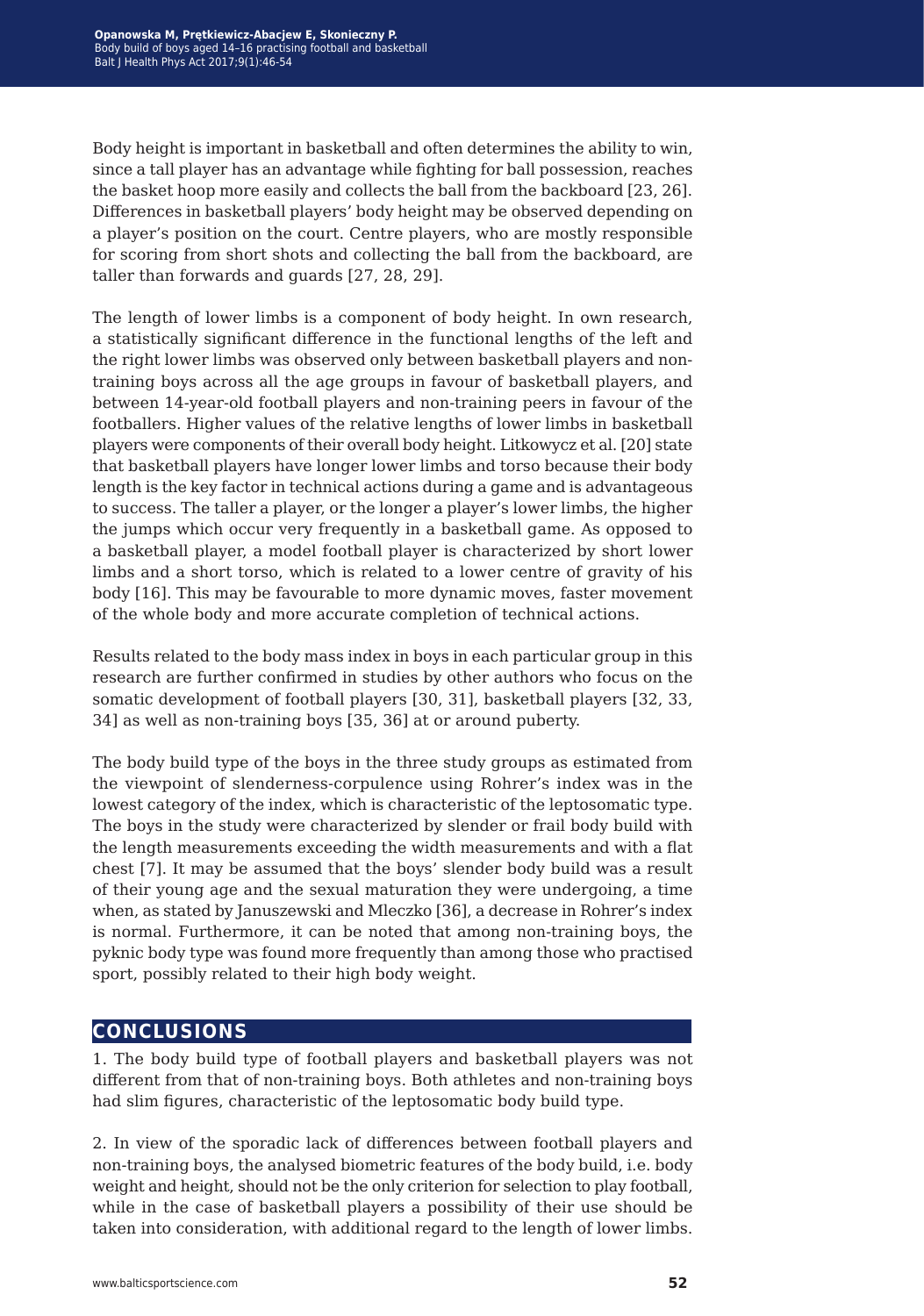#### **references**

- [1] Kopczyńska-Sikorska J. O rozwoju dziecka w perspektywie auksologii [Child's development from the viewpoint of auxology]. Kult Fiz. 2004;1-2:1-5. Polish.
- [2] Malina RM. Anthropology and physical activity: A lifespan perspective. Med Sport. 2001;5:69-75.
- [3] Wolański N. Rozwój biologiczny człowieka. Podstawy auksologii, gerontologii i promocji zdrowia [Biological development of man. Basics of auxology, gerontology and health promotion]. Warszawa: PWN; 2005. Polish.
- [4] Wolański N. Metody kontroli i normy rozwoju dzieci i mlodzieży [Methods of control and development norms of children and youth]. Warszawa: PZWL; 1975. Polish.
- [5] Łobocki M. Wprowadzenie do metodologii badań pedagogicznych [Introduction to the methodology of pedagogic research]. Kraków: Oficyna Wydawnicza Impuls; 1999. Polish.
- [6] Malinowski A, Bożiłow W. Podstawy antropometrii. Metody, techniki, normy [Basics of anthropometrics. Methods, techniques and norms]. Warszawa: PWN; 1997. Polish.
- [7] Drozdowski Z. Antropologia sportowa [Sports anthropology]. Warszawa–Poznań; PWN; 1984.
- [8] Dega W, Marciniak W. Badanie narządu ruchu [Examination of the motor organ]. In: Marciniak W, Szulc A, editors. Wiktora Degi Ortopedia i rehabilitacja. [Wiktor Dega's orthopaedics and rehabilitation]. Volume I. Warszawa: PZWL; 2003, 39-70. Polish.
- [9] Krysicki W, Bartos J, Dyczka W, Królikowska K, Wasilewski M. Rachunek prawdopodobieństwa i statystyka matematyczna w zadaniach. Cz. 1 [Probability calculus and mathematical statistics in practice problems. Part 1]. Warszawa: PWN; 2013. Polish.
- [10] Bangsbo J. The physiology of soccer with special reference to intense intermittent exercise. Acta Physiol Scand. 1994;619(Suppl):1-115.
- [11] Carvalho HM, Coelho e Silva MJ, Figueiredo AJ, et. al. Predictors of maximal short-term power outputs in basketball players 14-16 years. *Eur J Appl Physiol. 2011;111:789-796.*
- [12] Malina RM, Bouchard C, Bar-Or O. Growth, maturation and physical activity. 2nd ed. Champaign IL: Human Kinetics, 2004, 449.
- [13] Bieć E, Kuczyński M. Postural control in 13-year-old soccer players. Eur J Appl Physiol. 2010;110:703- 708.
- [14] Całka-Lizis T, Jankowicz-Szymańska A, Adamczyk K. Postawa ciała uczniów regularnie trenujących piłkę nożną na tle rowieśników [Body posture in students who regularly train football vs. peers]. Med Sport. 2008;4(6):224-230. Polish.
- [15] Grabara M. Analysis of body posture between young football players and their untrained peers. Hum Mov. 2012;13(2):120-126.
- [16] Konieczna A. Budowa somatyczna a sprawność fizyczna piłkarzy nożnych w wieku okołopokwitaniowym. Rozprawa doktorska [Somatic build vs. fitness in football players at or around puberty. Doctoral dissertation]. Gdańsk: AWFiS; 2013. Polish.
- [17] Stępiński M, Zwierko T, Florkiewicz B, Dębicka J. The level of chosen motor abilities of 13 years old soccer players. J Hum Kinet. 2003;9:99-107.
- [18] Cięszczyk P, Stępiński M. W jaki sposób proces doboru wstępnego do piłki nożnej różnicuje kandydatów na tle innych dyscyplin sportowych i osob nietrenujacych? [How the preliminary selection process for football differentiates candidates as compared to other sports and non-training people]. Antropomotoryka. 2007;17(37):83-94. Polish.
- [19] Carvalho HM, Coelho e Silva MJ, Figueiredo AJ, et. al. Cross-validation and reliability of the line-drill test of anaerobic performance in basketball players 14-16 years. J Strength Cond Res. 2011;25(4):1113-1119.
- [20] Litkowycz R, Zając A, Waśkiewicz Z. Zmienność ontogenetyczna predyspozycji morfologiczno-strukturalnych koszykarzy na różnych etapach szkolenia sportowego [Ontogenetic changeability of morpho-structural predispositions of basketball players at various stages of sports training]. Antropomotoryka. 2005;15(30):39-45. Polish.
- [21] Hadžic R, Bjelica D, Popovic S. Comparative study of anthropometric measurement and body composition between elite basketball and volleyball players. Research in physical education, sport and health. 2012;1(1):103-108.
- [22] Koley S, Singh J. Anthropometric and physiological characteristics on Indian interuniversity basketball players. J Phys Educ Sport. 2010;28(3):70-76.
- [23] Popovic S, Akpinar S, Jakšic D, Matic R, Bjelica D. Comparative study of anthropometric measurement and body composition between elite soccer and basketball players. Int J Morphol. 2013;31(2):461-467.
- [24] Czarny W, Czaja R, Przyszlak A, Przyszlak R, Ostrowski P. Budowa somatyczna dzieci i mlodzieży trenującej koszykówkę w województwie podkarpackim [Somatic build in basketball-training children and youth in the Subcarpathian voivodeship]. Przegląd Naukowy Kultury Fizycznej Uniwersytetu Rzeszowskiego. 2005; t.VIII,nr 1-2:48-53. Polish.
- [25] Vamvakoudis E, Vrabas IS, Galazoulas C, Stefanidis P, Metaxas TI, Mandroukas K. Effects of basketball training on maximal oxygen uptake, muscle strength, and joint mobility in young basketball players. J Strength Cond Res. 2007;21(3):930-936.
- [26] Gaurav V, Singh M, Singh S. Anthropometric characteristics, somatotyping and body composition of volleyball and basketball players. J Phys Educ Sport Management. 2010;1(3):28-32.
- [27] Marinković D, Pavlović S. The differences in aerobic capacity of basketball players in different playing positions. Phys Educ Sport. 2013;11(1):73-80.